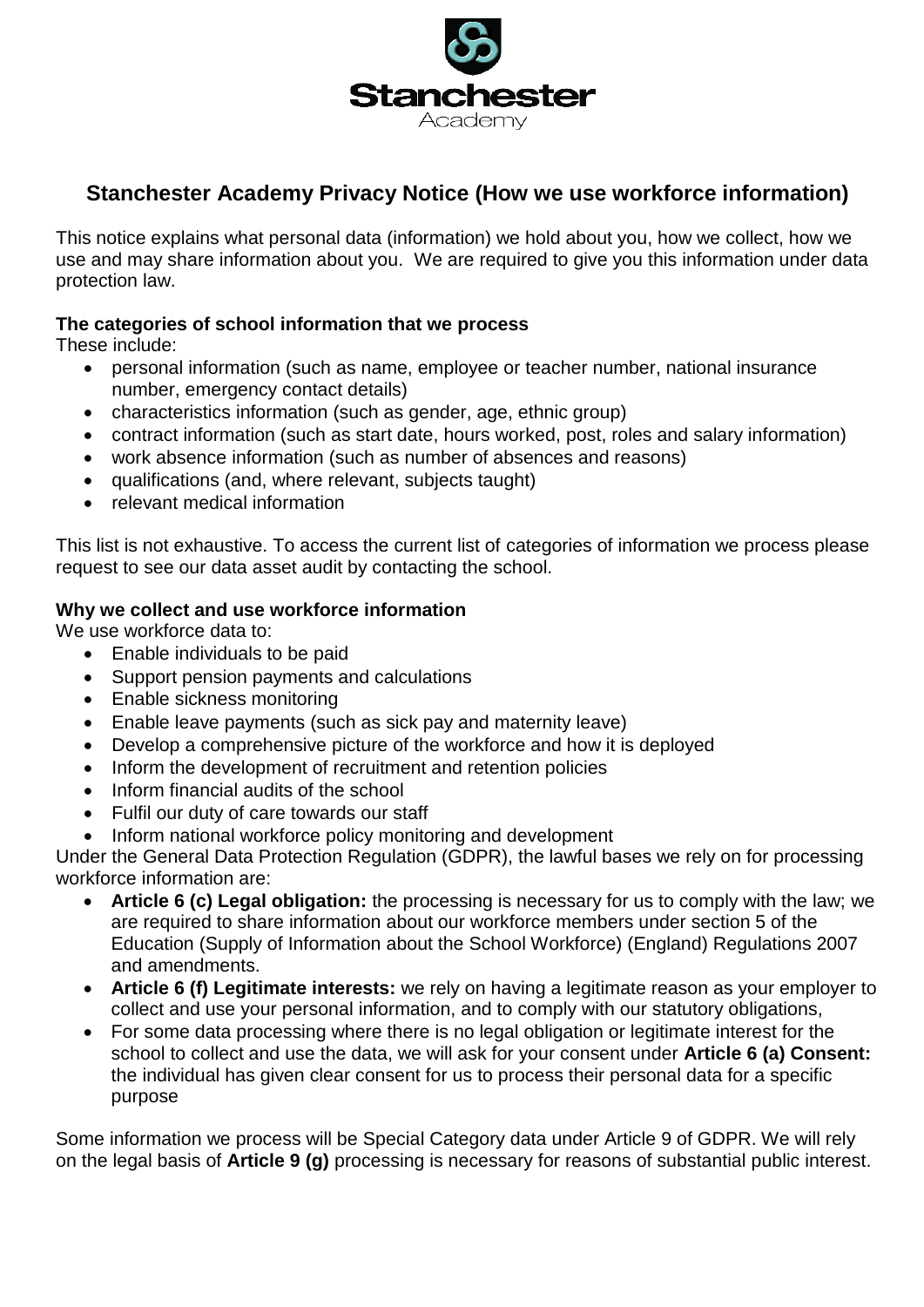

### **Collecting workforce information**

We collect personal information via staff contract forms and annual data collection sheets. Workforce data is essential for the school's / local authority's operational use. Whilst the majority of personal information you provide to us is mandatory, some of it is requested on a voluntary basis. In order to comply with GDPR, we will inform you at the point of collection whether you are required to provide certain information to us or if you have a choice in this.

### **Storing workforce information**

We hold workforce data securely for the set amount of time shown in our data retention schedule which is based on guidance from the Information and Records Management Service (IRMS) <https://irms.org.uk/page/SchoolsToolkit>

We have appropriate security measures in place to prevent personal information from being accidentally lost or used or accessed in an unauthorised way. We limit access to your personal information to those who have a genuine business need to know it. Those processing your information will do so only in an authorised manner and are subject to a duty of confidentiality. We also have procedures in place to deal with any suspected data security breach. We will notify you and the Information Commissioner's Office of a suspected data security breach where we are legally required to do so.

#### **Who we share workforce information with**

- We routinely share this information with:
	- Somerset Local Authority
	- the Department for Education (DfE)

#### **Why we share school workforce information**

We do not share information about our workforce members with anyone without consent unless the law and our policies allow us to do so.

#### **Somerset Local Authority**

We are required to share information about our workforce members with Somerset Local Authority under Section 5 of the Education (Supply of Information about the School Workforce) (England) Regulations 2007 and amendments.

#### **Department for Education**

We share personal data with the Department for Education (DfE) on a statutory basis. This data sharing underpins workforce policy monitoring, evaluation, and links to school funding / expenditure and the assessment educational attainment.

We are required to share information about our school employees with the (DfE) under section 5 of the Education (Supply of Information about the School Workforce) (England) Regulations 2007 and amendments.

All data is transferred securely and held by DfE under a combination of software and hardware controls which meet the current [government security policy framework.](https://www.gov.uk/government/publications/security-policy-framework) For more information, please see 'How Government uses your data' section.

### **Requesting access to your personal data**

Under data protection legislation, you have the right to request access to information about them that we hold. To make a request for your personal information, contact the school.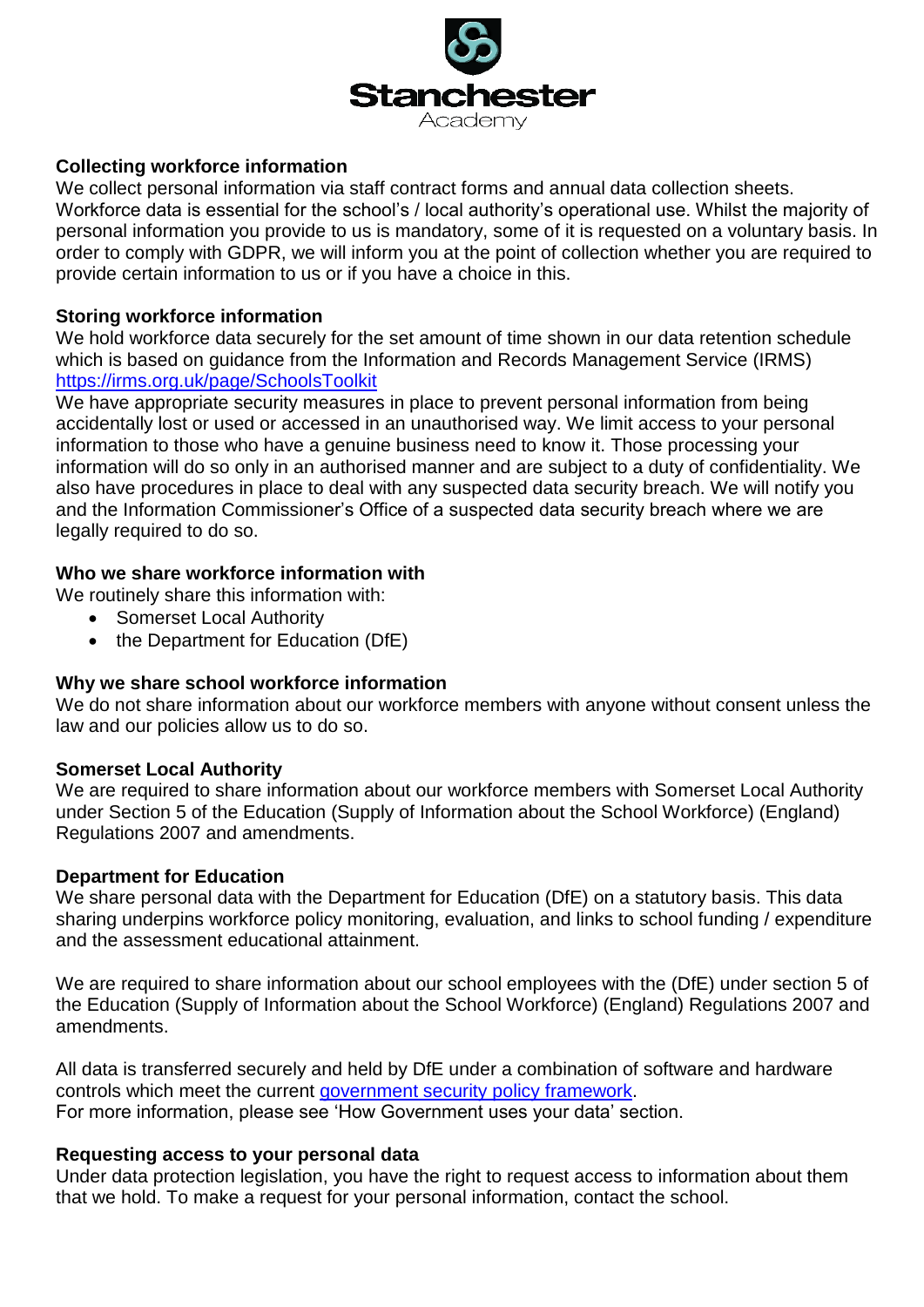

You also have the right to:

- to ask us for access to information about you that we hold
- to have your personal data rectified, if it is inaccurate or incomplete
- to request the deletion or removal of personal data where there is no compelling reason for its continued processing
- to restrict our processing of your personal data (i.e. permitting its storage but no further processing)
- to object to direct marketing (including profiling) and processing for the purposes of scientific/historical research and statistics
- not to be subject to decisions based purely on automated processing where it produces a legal or similarly significant effect on you

If you have a concern or complaint about the way we are collecting or using your personal data, you should raise your concern with us in the first instance or directly to the Information Commissioner's Office at<https://ico.org.uk/concerns/>

For further information on how to request access to personal information held centrally by DfE, please see the 'How Government uses your data' section of this notice.

# **Withdrawal of consent and the right to lodge a complaint**

Where we are processing your personal data with your consent, you have the right to withdraw that consent. If you change your mind, or you are unhappy with our use of your personal data, please let us know by contacting the Data Protection Officer [dataprotection@btc-trust.org](mailto:dataprotection@btc-trust.org)

# **Last updated**

We may need to update this privacy notice periodically, so we recommend that you revisit this information from time to time. This version was last updated on **9 th December 2021**.

# **Contact**

If you would like to discuss anything in this privacy notice, please contact:

- Data Protection Lead: Steve Redman dataprotection@btc-trust.org
- Somerset County Council Data Protection Officer: Amy Brittan [dposchool@somerset.gov.uk](mailto:dposchool@somerset.gov.uk)

# **How Government uses your data**

The workforce data that we lawfully share with the DfE through data collections:

- informs departmental policy on pay and the monitoring of the effectiveness and diversity of the school workforce
- links to school funding and expenditure
- supports 'longer term' research and monitoring of educational policy

# **Data collection requirements**

To find out more about the data collection requirements placed on us by the Department for Education including the data that we share with them, go to [https://www.gov.uk/education/data](https://www.gov.uk/education/data-collection-and-censuses-for-schools)[collection-and-censuses-for-schools.](https://www.gov.uk/education/data-collection-and-censuses-for-schools)

# **Sharing by the Department**

The Department may share information about school employees with third parties who promote the education or well-being of children or the effective deployment of school staff in England by:

• conducting research or analysis